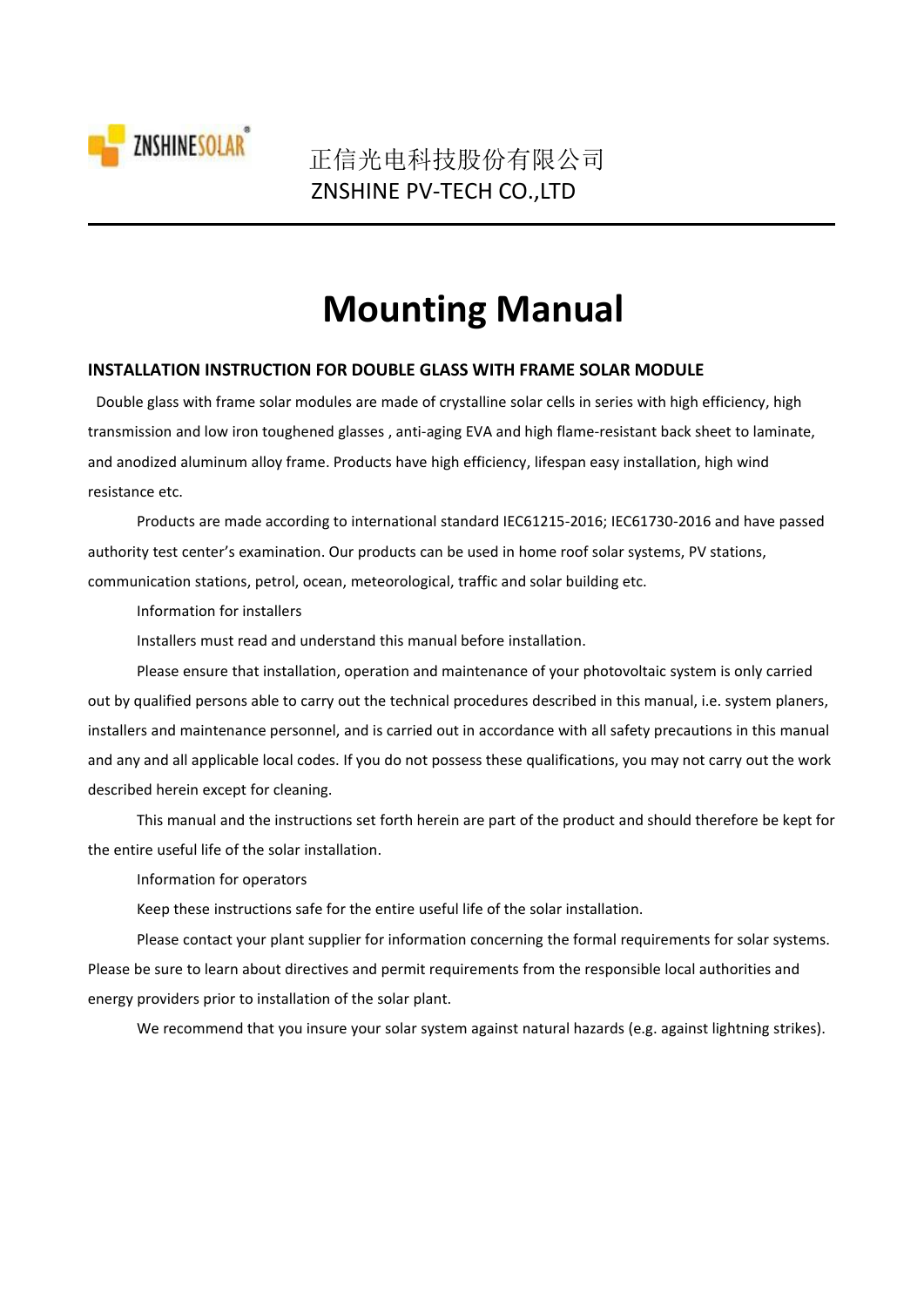# 1、 Electrical Specification Mono/Poly-Si series

|                              |                       | PHOTOVOLTAIC MODULE                                   |                       |
|------------------------------|-----------------------|-------------------------------------------------------|-----------------------|
| Model                        | ZXM6-LD72             | ZXM6-LD60                                             | ZXP6-LD72             |
| Max series fuse rating(A)    |                       | 15A                                                   |                       |
| Nominal Mass(kg)             | 26.5kg/25.5kg         | 18kg/21.5kg                                           | 26.5kg/25.5kg         |
|                              | 1978x992x25/27/30/35  | 1658x992x25/27/30/35                                  | 1978x992x25/27/30/35  |
| Package Size(mm)             | 2000x1002x25/27/30/35 | 1678x1002x25/27/30/35                                 | 2000x1002x25/27/30/35 |
| Cell Size                    |                       | 158.75mm $\times$ 158.75mm/156.75mm $\times$ 156.75mm |                       |
| <b>MAX</b><br>System voltage |                       | <b>DC1500V</b>                                        |                       |
| Application class            |                       | Class A                                               |                       |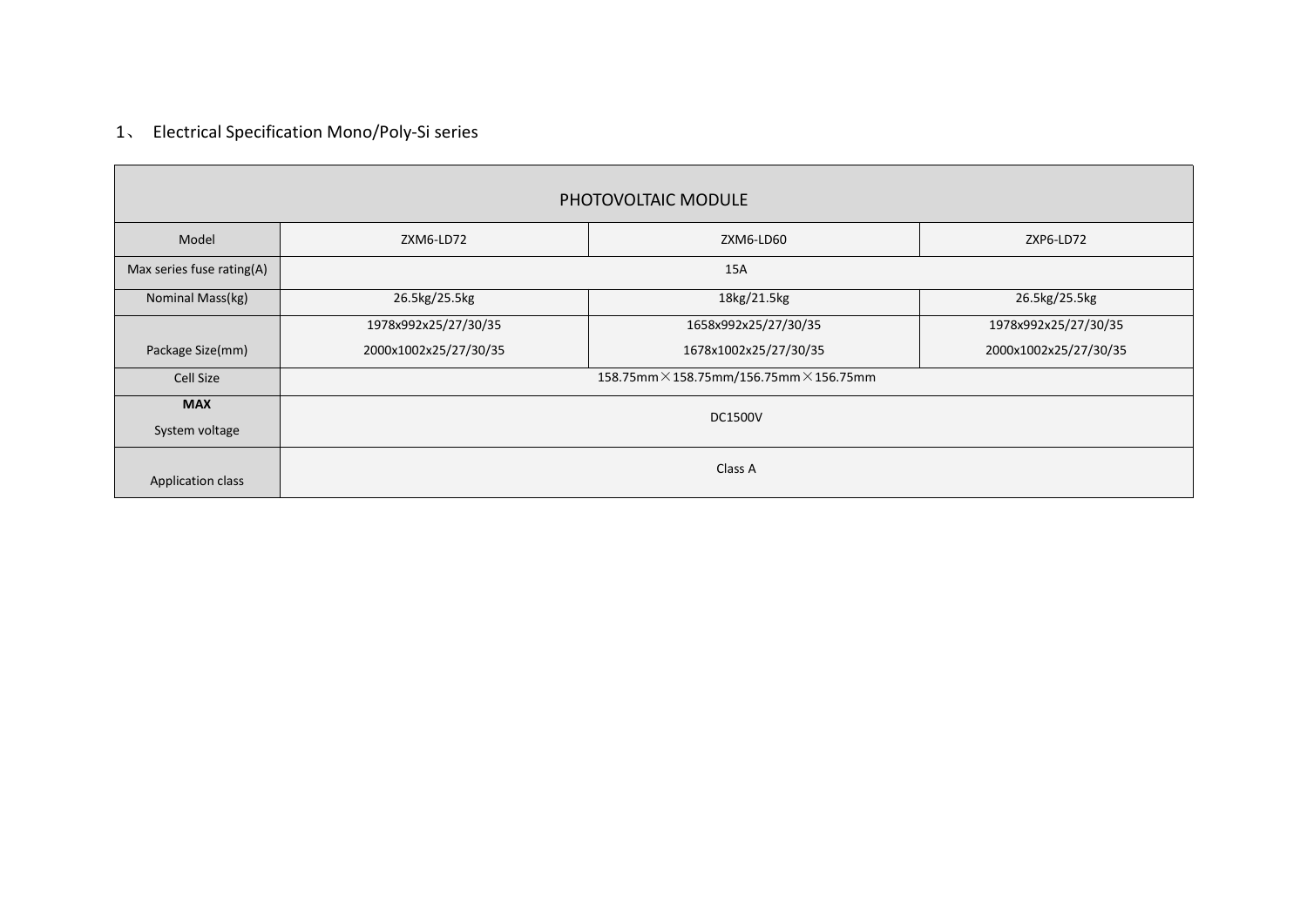$\bullet$  The electrical characteristics are within  $\pm$ 3 percent of the indicated values of Isc, Voc and Pmpp under test conditions (irradiance of 1000W/cm<sup>2</sup>,AM1.5 spectrum, and a cell temperature of 25℃)

●Under normal conditions, a photovoltaic module is likely to experience conditions that produce more current and/or voltage than reported at standard test conditions. Accordingly, the values of ISC and VOC marked on this module should be multiplied by a factor of 1,25when determining component voltage ratings, conductor current ratings, fuse sizes, and size of controls connected to the PV output."

● Installation should be in accordance with Australian installation standards AS3000 wiring rules and AS/NZS 5033.

# 2、**Operating environment**

# CLIMATE CONDITION

#### **Install the PV module in the following conditions:**

- Environment temperature: -20℃ to 40 ℃。
- Operating temperature: -40℃ to 80 ℃.
- Waterproof: don't dip the modules into the water or continually explode under the water device or fountain.
- Antisepsis: keep away from salt erode and sulfuration places

● Do not wear rings, jewelry, watches or other metallic items while working with photovoltaic modules.

# 3、**Mounting and notes**

- The modules' electrical performance in a system is the same. When connected in series, all modules must have the same amperage.When connected in parallel, the modules must all have the same voltage. Connect the quantity of modules that match the voltage specifications of the devices used in the system. The modules must not be connected together to create a voltage that is higher than the permitted system voltage.
- $\bullet$  To minimize risk in the event of an indirect lightning strike, avoid forming loops when designing the system.
- Modules must not be fitted as overhead glazing. Ensure that the mounting system can also withstand the anticipated wind and snow loads.
- Precipitate can run off through small openings on the back side of the module. Make sure that the openings are not masked after mounting.
- ●The modules have passed mechanical load test 5400Pa,To avoid exceeding the maximum load, site-specific live loads such as wind and snow should be taken into account.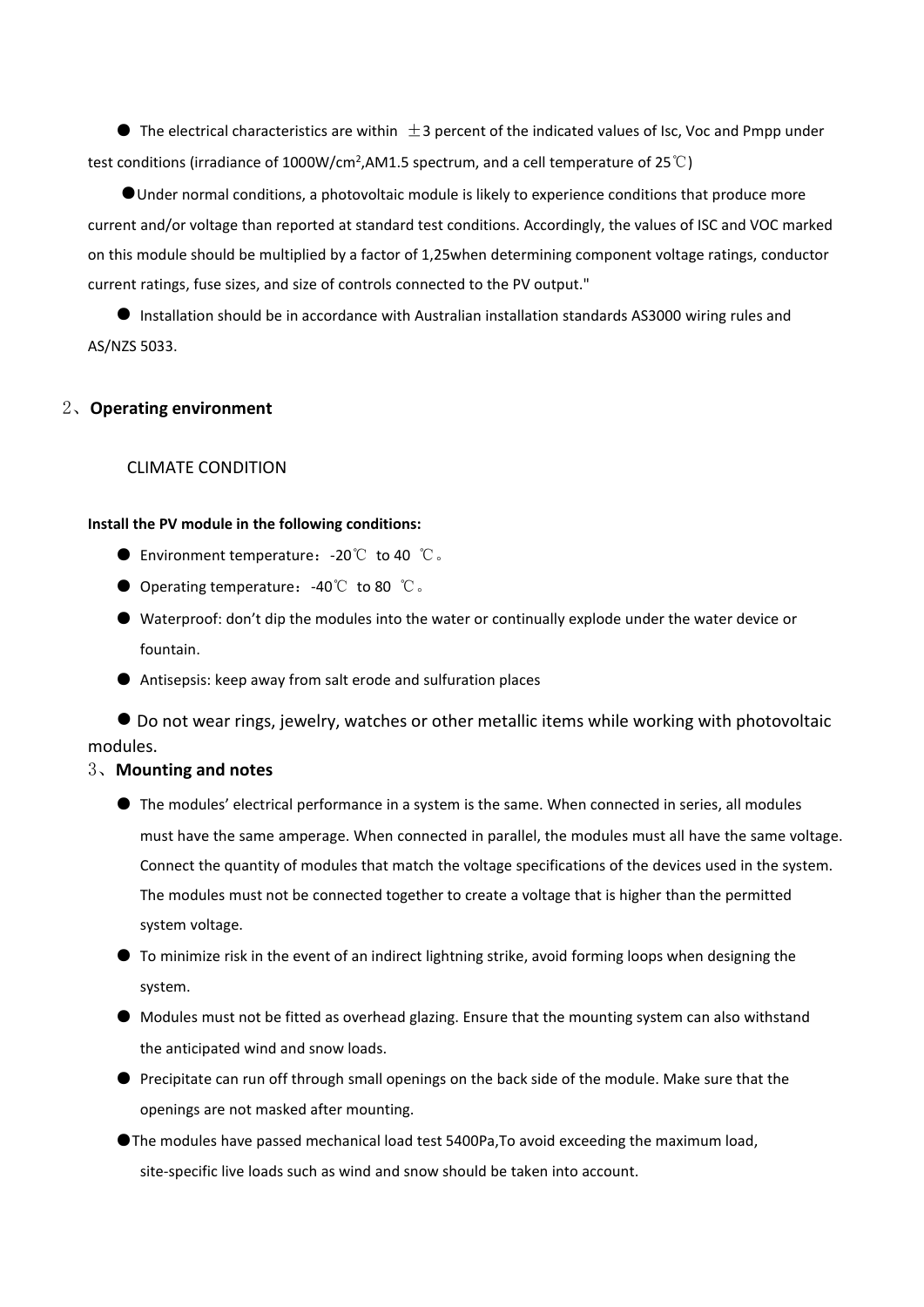● The installation of project must be facing north in the southern hemisphere, and facing south in the northern hemisphere, the electricity will be comparatively lower when the project facing west or east. The incorrect installation will lead to the loss of power

| RECOMMENDED TILT ANGLES FOR A FIXED SYSTEM |                          |  |
|--------------------------------------------|--------------------------|--|
| SITE LATITUDE IN DEGREES                   | <b>FIXED TILT ANGLE</b>  |  |
| $0^{\circ}$ TO 15 $^{\circ}$               | $15^{0}$                 |  |
| $15^{\circ}$ TO $25^{\circ}$               | SAME AS LATITUDE         |  |
| 25 <sup>o</sup> TO 30 <sup>o</sup>         | LATITUDE+5 <sup>0</sup>  |  |
| 30 <sup>o</sup> TO35 <sup>o</sup>          | LATITUDE+10 <sup>0</sup> |  |
| 35 <sup>o</sup> TO 40 <sup>o</sup>         | LATITUDE+15 <sup>0</sup> |  |
|                                            | LATITUDE+20 <sup>0</sup> |  |

● The modules, which are connected in series, must be in the same angle, otherwise, it will lose power because of the difference in sunlight intensity. Solar modules generate the powerto the maximum when they are pointed directly at the sun. For installations where the solar modules are mounted to a permanent structure, the solar modules should be tilted for optimum winter performance. As a rule, if the system power output is adequate in the winter, it will be satisfactory during the rest of the year. The module tilt angle is measured between the solar modules and the ground.



- ●Avoid installing under the shadow, even the module factory use the bypass diode to decrease the loss of energy, the shadow will lead to the loss of output power.
- 4、**Grounding**
	- All module frames must be attached to an earth ground. A qualified electrician must do the ground connection .The cable which connects the earth must be copper wire with 12AWG.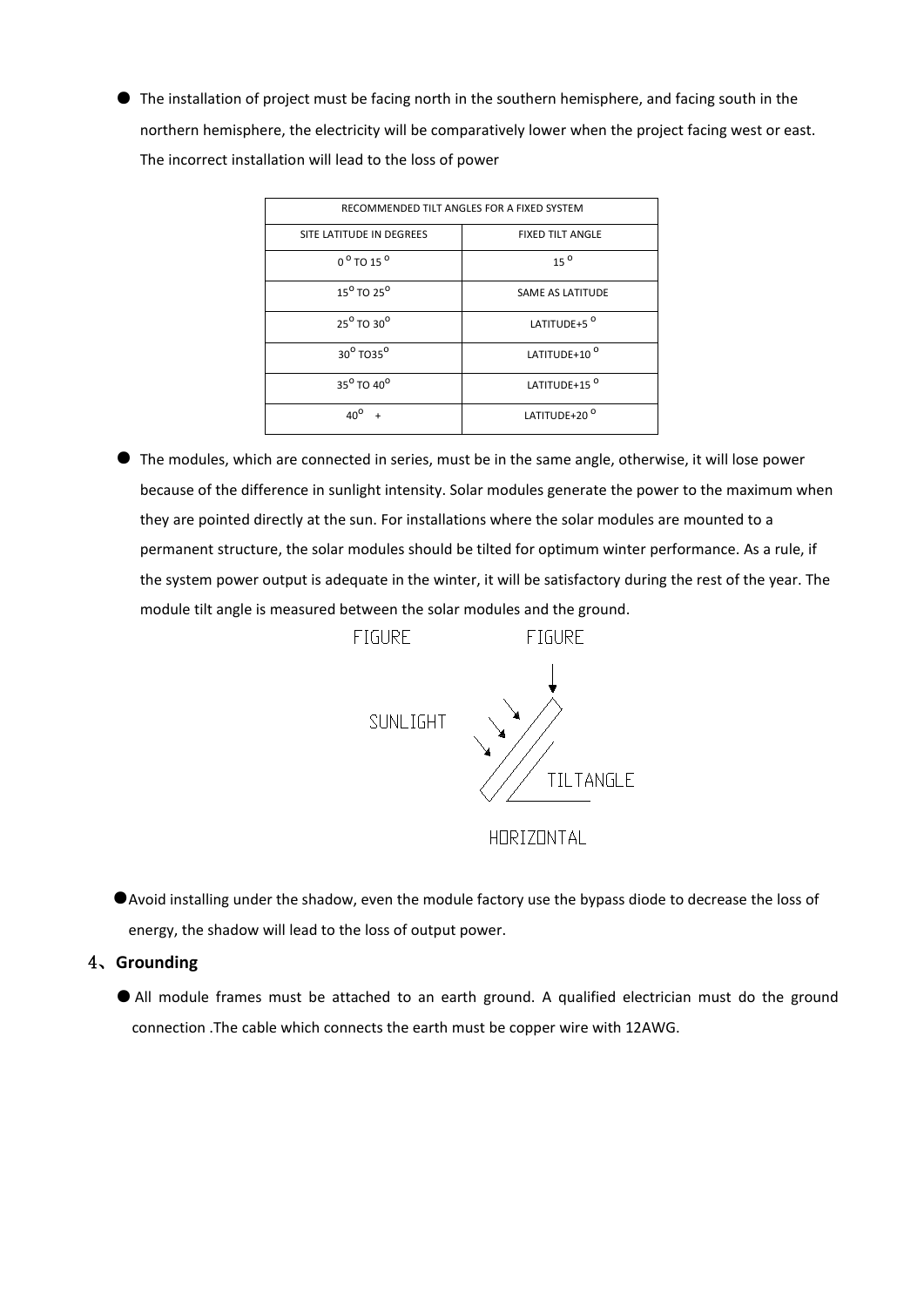

- Use the holes(5.0mm) marked ' ↓ To create the conductive connection (frame is anodized), use Stainless steel M5nut, two Stainless steel cut washer, Stainless steel M5 plain washer, Stainless steel M5 spring washer , M5 copper wire ,and Stainless steel M5 bolt.
- 1. Copper wires with M5 cupped washer should be placed through the bolt;
- 2. Put the cut washer through the bolt, and the bolt must be put through the hole fixed in the aluminum frame;
- 3. Use the nut and cut washer to fix all the parts. The copper wire can not be attached to the aluminum.
- Do not interrupt or influence the conductive connection when making daily maintenance .All the crunodes on the conductive connection must be fixed. The fastness does not depend on soldering.
- 5、**Suggested maximum number of modules in parallel and in series**
	- When designing the system, we Suggested maximum number of modules in parallel and in series for [Vsys/(1.25Voc)]/1、fuse rating/Isc+1.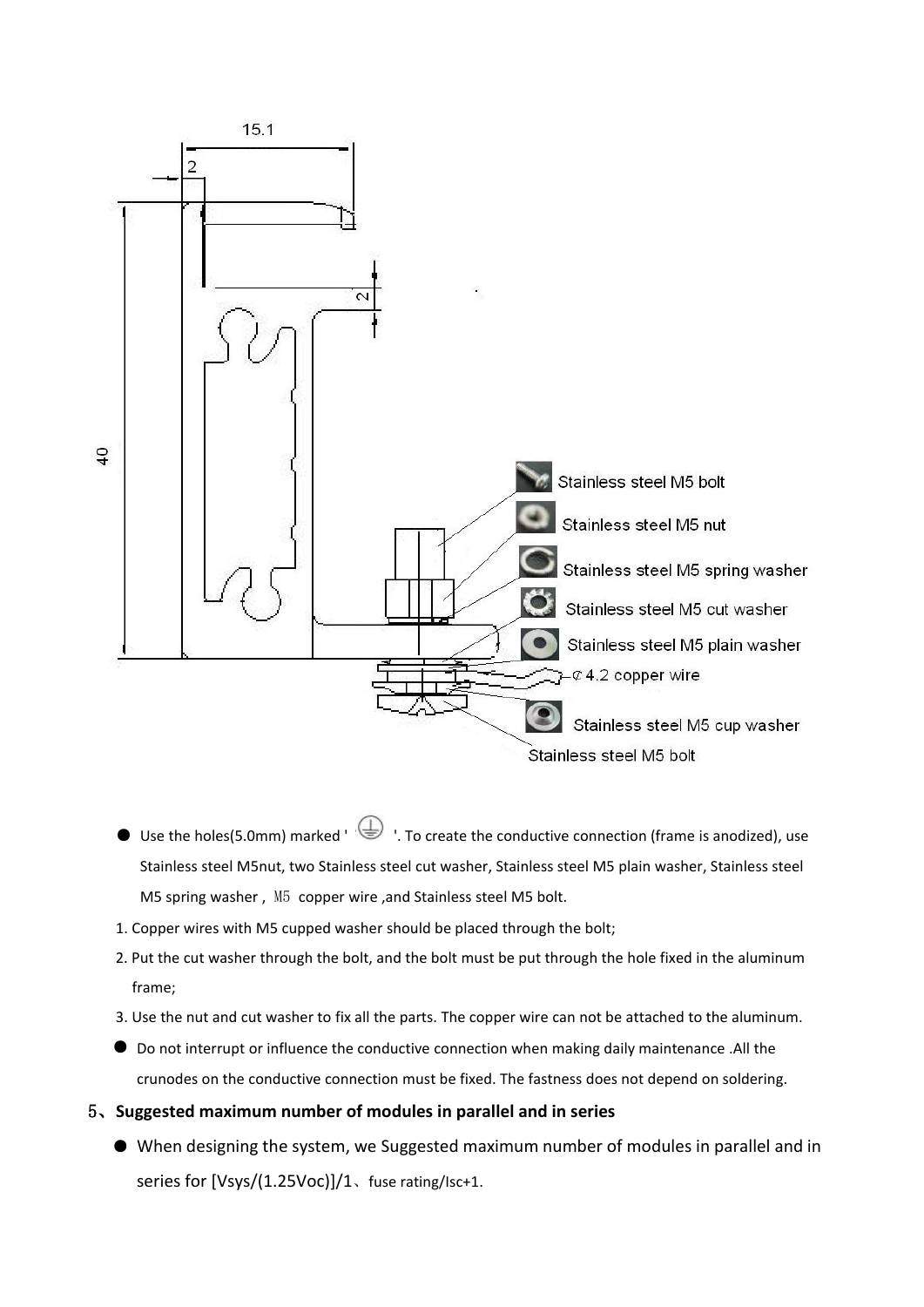# **6**、**Mounting**

#### **Clamping installation**

Modules can be installed with clamps. Modules must be securely attached to the mounting structure with four clamps on the long frame.

- $\diamond$  The modules must be properly secured to their support so that they can withstand live load condition, including wind uplift, to the pressure they have been certified for. It's the installer's responsibility to ensure the clamps used to secure the modules are strong enough.
- $\diamond$  The modules are not subject to wind or snow loads exceeding the maximum permissible loads.
- $\diamond$  The module clamps which are used must not come into contact with the front glass and must not deform the frame. Avoid shadowing effects from the module clamps. Drain holes in the module frame must not be closed or obscured by the clamps.
- $\diamond$  The module installed with clamps on the front frame for load (see the following picture), and refer to the following table.

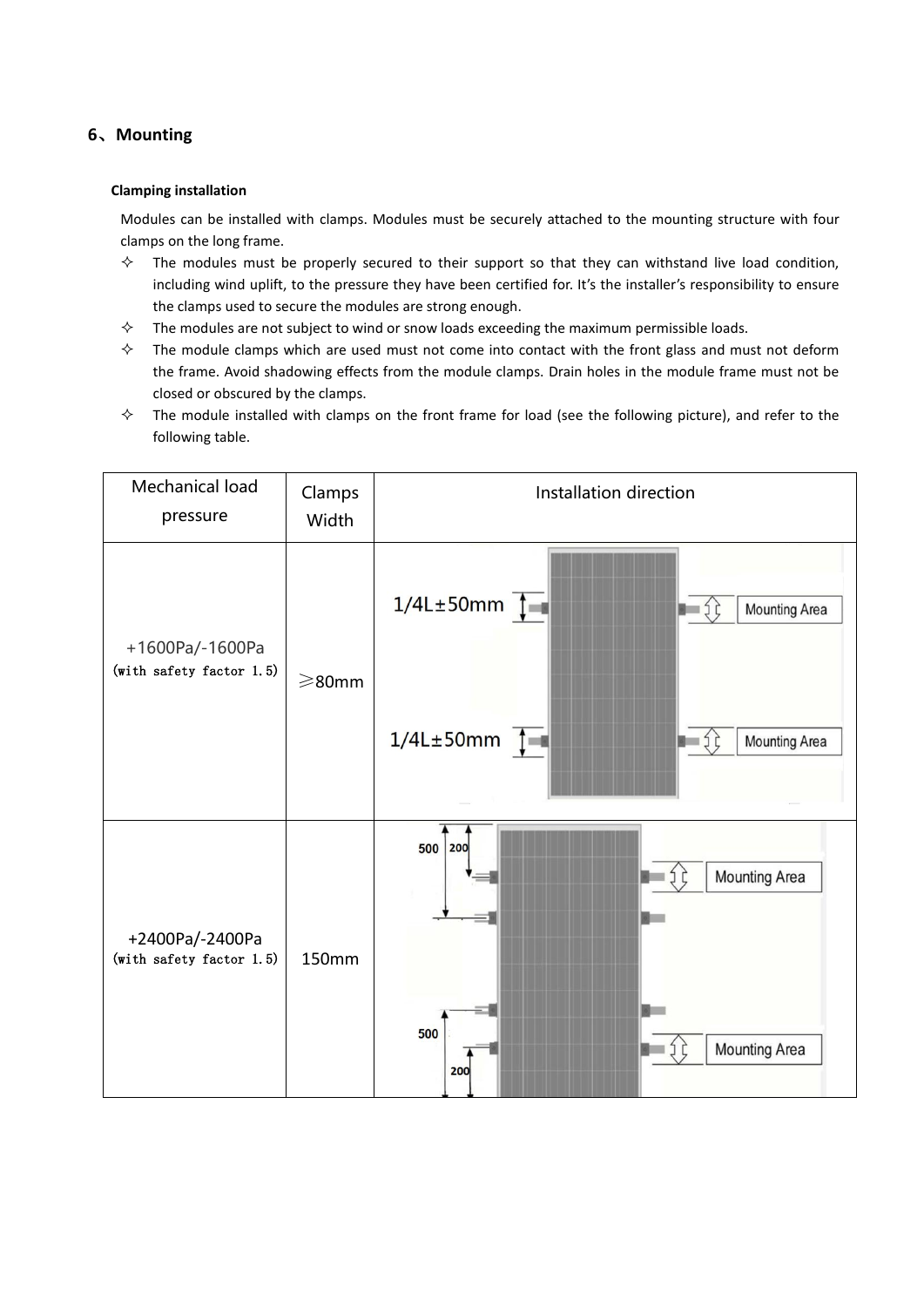



**End Clamp installation** 

**Middle Clamp installation** 

Module

M8 Bolt Clanm

Mounting structure





- $\Diamond$  Use a torque wrench for installation, and the compression for each clamps is not strong to avoid potential damages to module frames. The recommended maximum compression for each clamp is 20MPa (2900PSI).
- $\Diamond$  The module mounting structure must be made of durable, corrosion-resistant and UV-resistant material. All mounting hardware (bolt/flat washer/split washer/nut) should be stainless steel M8 size.
- $\Diamond$  The minimum recommended length for each clamp is 60mm.
- $\diamond$  The modules have been designed to resist a static load, and the resistance value can decrease if modules are not mounted following the instruction above.
- $\diamond$  This manual is just for reference. Customer can select the corresponding installation manual based on the purchased module.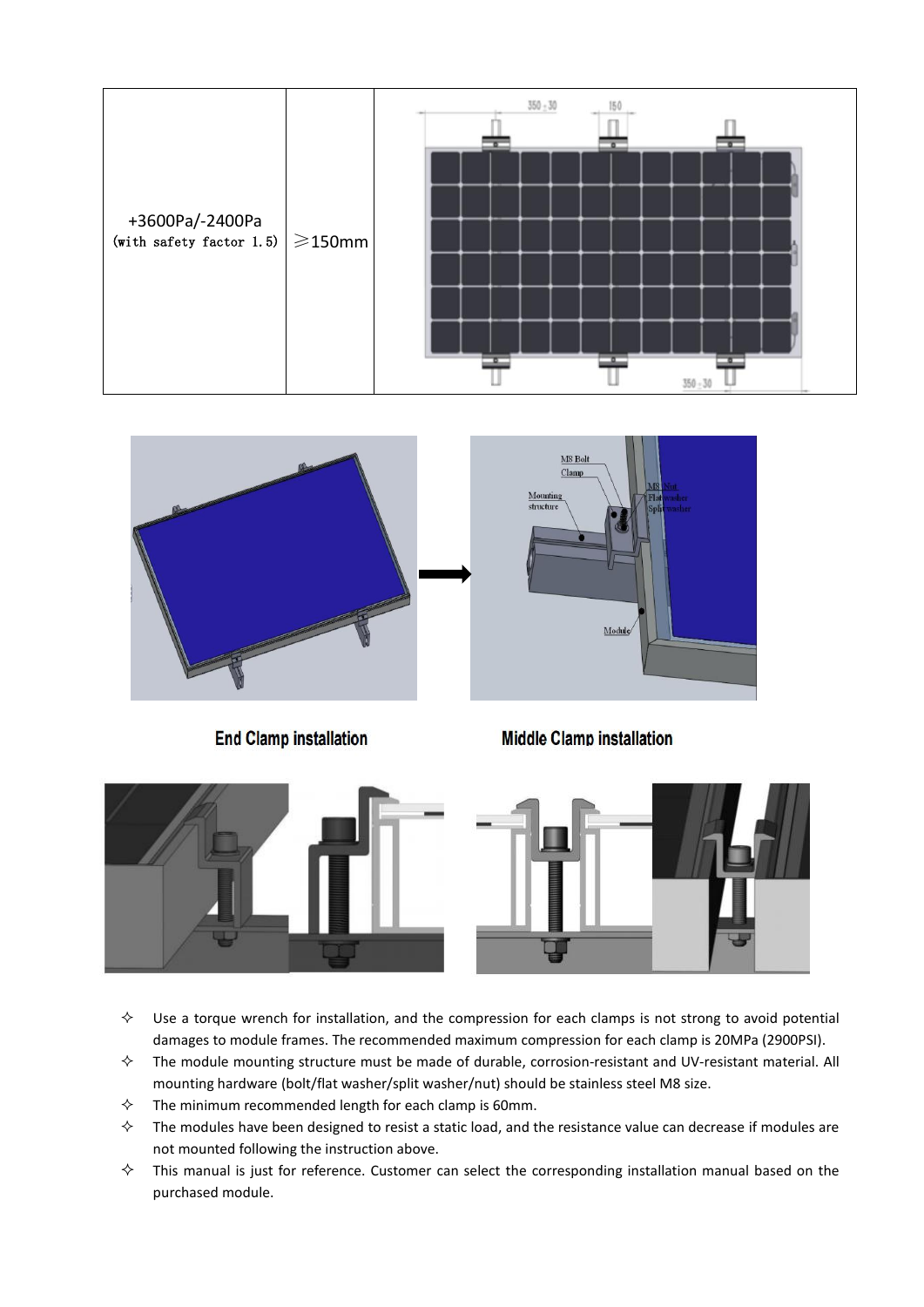# **7**、**Wiring**

● The modules use the PV-JX1203 type junction box. This box, on the back side of the module, is weatherproof and is designed to be used with standard wiring or conduit connections. Wiring methods should be in accordance with the NEC (National Electrical Code). Bypass diodes and cable clamps are included with each module when shipped from the factory.

#### ● **Correct wiring scheme**

When designing the system, avoid forming loops to minimize risk in the event of an indirect lighting strike. Check that wiring is correct before starting the generator. If the measured open circuit voltage ( Voc) and short-circuit current (Isc) differ from the specifications, then there is a wiring fault.

#### ● **Correct connection of contact plug connectors**

The plug connector has its own polarity. Make sure that the connection is safe and tight. The plug connector should not receive outer stress. Otherwise, it is only used to connect the circuit!

#### ● **Use of suitable material**

Use cable extensions and plugs that are designed for outdoor application. Ensure that they are in perfect electrical and mechanical condition. Use only cables having one conductor. Select the appropriate cable diameter to minimize voltage drop (to calculate the minimum cable diameter and the fuse, and to calculate controls, multiply the Isc and Voc by a factor of 1.56).

If the module is connected to the control box, you must choose the control box with LJQ-1、LJQ-3 type Connectors.

# **8**、**Maintenance and cleaning**

● Do not change the PV components optionally (diode, junction box, plug connectors)

 $\bullet$  Given a sufficient tilt (at least 15°), it is not generally necessary to clean the modules (rainfall will have a self-cleaning effect). In case of heavy soiling (which will result in output reductions), we recommend cleaning the modules using plenty of water (from a hose) without cleaning agents and using a gentle cleaning implement (a sponge). Dirt must never be scraped or rubbed away when dry, as this will cause micro-scratch. We recommend that the system be inspected at regular intervals.

#### **9**、**Checklists:**

- All fastenings are tight and secure and free of corrosion.
- All cable connections are secure, tight, clean and free of corrosion.
- Cables are not damaged in any way.
- Check the earthing resistive of metals.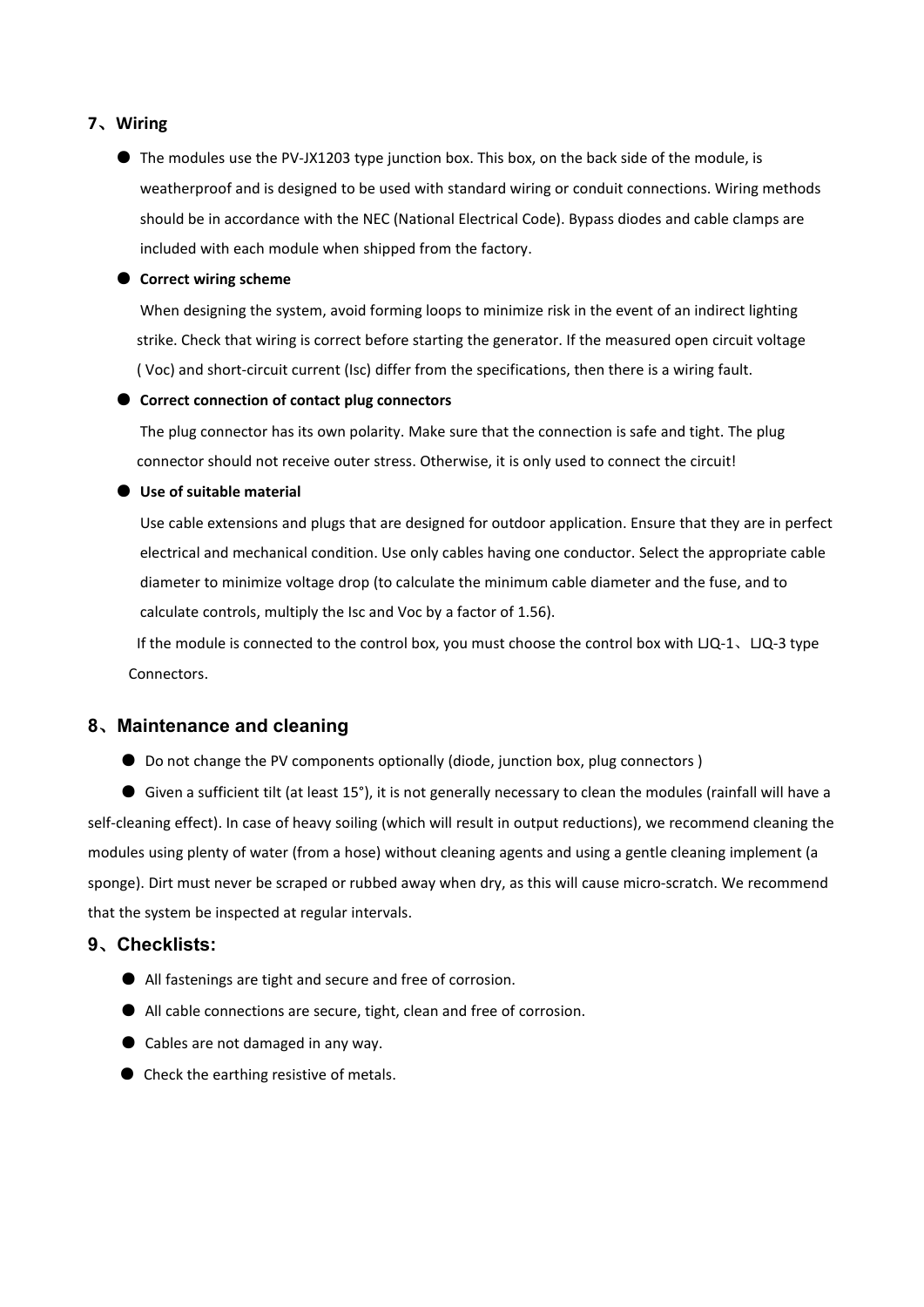#### **10**、**Danger of death from electric shock!**

Solar modules generate electricity as soon as they are exposed to light. One module on its own is below the safety extra low volt level, but multiple modules connected in series(summing the voltage) or in parallel (summing the current) represent a danger. The following points must be observed when handling the solar modules to avoid the risk of fire, sparking and fatal electric shock.

- Do not insert electrically conducting parts into the plugs or sockets!
- Do not fit solar modules and wiring with wet plugs and sockets!
- Exercise utmost caution when carrying out work on wiring and safety equipment (use insulated tools, insulated gloves, etc.)!
- Do not use damaged modules! Do not dismantle modules! Do not mark on the rear of the module using sharp objects!
- Exercise utmost caution when working on wiring and the inverter. Be sure carefully to follow manufacture's installation instructions!
- Artificially concentrated sunlight shall not be directed on the modules or panels!

#### **11**、**Danger of death from arcing**!

Modules generate direct current when light shines on them. An arc may be produced when connections are separated.We therefore recommend covering modules with a lightproof cloth during installation. When breaking a connected string of modules (e.g. when disconnecting the DC line from the inverter under load), a lethally strong arc can occur:

- **Never disconnect the solar generator from the inverter while the inverter is connected to the mains grid—remove the fuse from the AC side on the inverter first!**
- **Ensure cable connections in perfect condition (no splitting, soiling or other contamination)!**

Remark: all sizes are measured in mm; and tolerance +/- 2 mm

#### 12、**Specification for solar module barcode**

● Bar code compiling regulation: company two letters with 14 numbers to make the code, (except for that client asked for special requirement), a total of 16;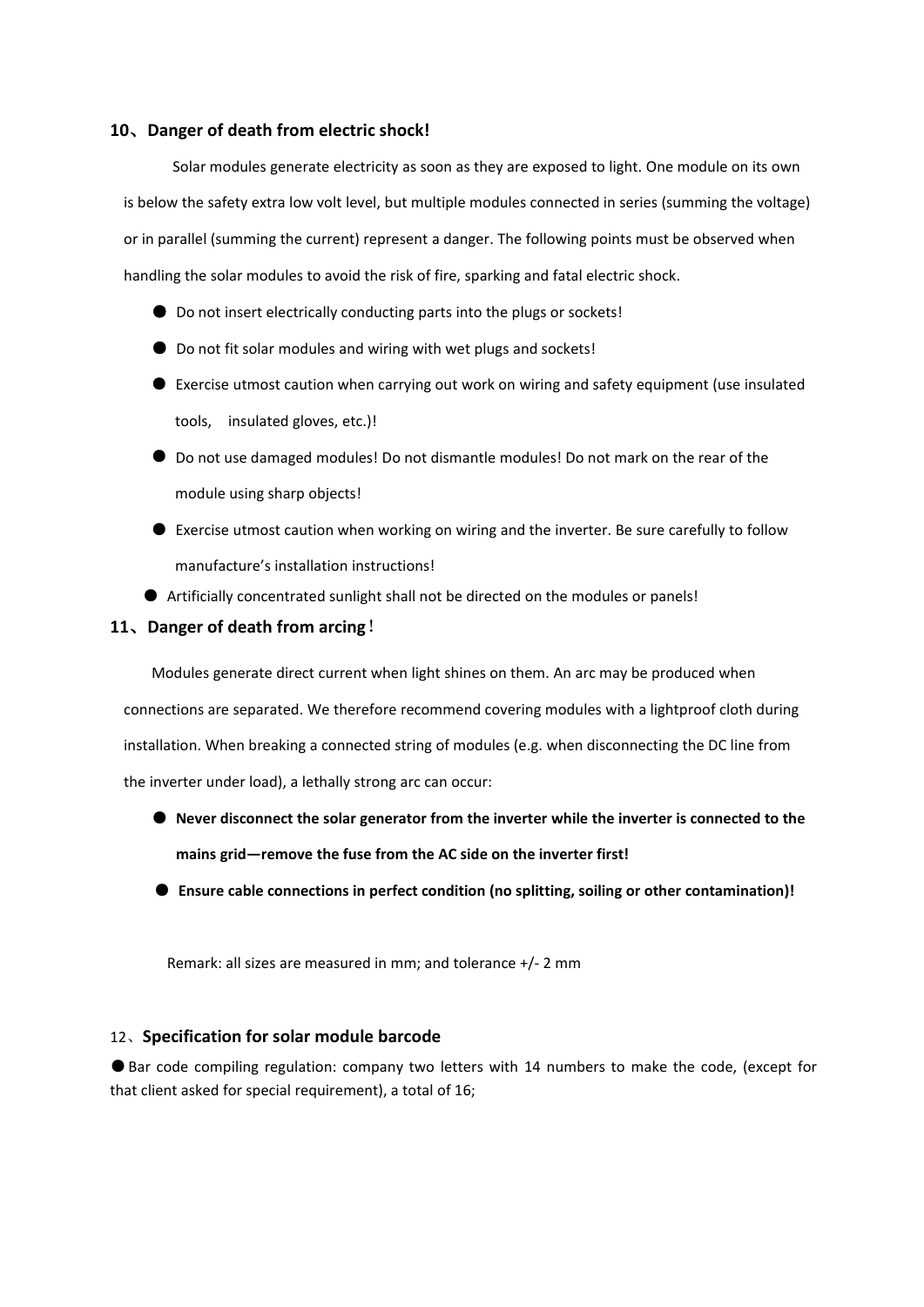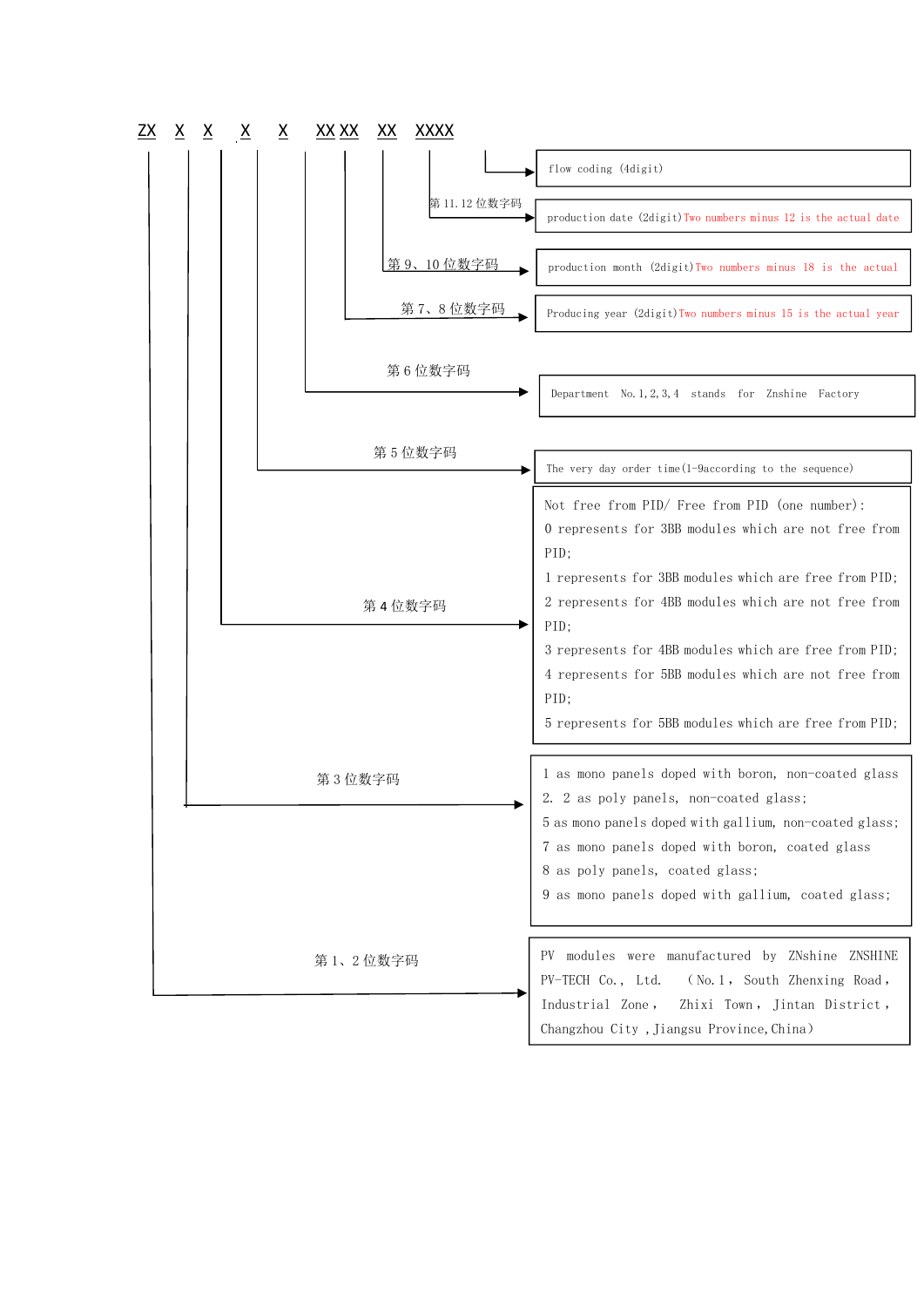# **12 TECHNICAL DATA**

| 组件系列                                |                       |                       |                                |               |
|-------------------------------------|-----------------------|-----------------------|--------------------------------|---------------|
| <b>Module Series</b>                |                       | 72pcs 158.75×158.75mm | Monocrystalline Silicon Module |               |
| 尺寸 (mm) /重量 (kg)                    |                       |                       |                                |               |
| Dimensions(mm)/ Weight(kg)          | 2000x1002x25/27/30/35 |                       |                                |               |
| 系统电压 (VDC)                          |                       |                       |                                |               |
| <b>Max-System Voltage (VDC)</b>     | 1500                  |                       |                                |               |
| 最大保险丝额定电流(A)                        |                       |                       |                                |               |
| <b>Max-Series Fuse(A)</b>           | 15                    |                       |                                |               |
| 电气参数 (标准测试条件下)                      |                       |                       |                                |               |
| Electrical Performance @ STC        |                       |                       |                                |               |
| 组件类型                                | ZXM6-LD72-380         | ZXM6-LD72-385         | ZXM6-LD72-390/                 | ZXM6-LD72-395 |
| <b>Model Type</b>                   | /M                    | /M                    | M                              | /M            |
| 最大功率                                |                       |                       |                                |               |
| Max-Power Pm(W)                     | 380                   | 385                   | 390                            | 395           |
| 最大功率点的工作电压                          |                       |                       |                                |               |
| Max-Power Voltage Vmp(V)            | 39.8                  | 40                    | 40.2                           | 40.4          |
| 最大功率点的工作电流                          |                       |                       |                                |               |
| Max-Power Current Imp(A)            | 9.55                  | 9.63                  | 9.71                           | 9.78          |
| 开路电压                                |                       |                       |                                |               |
| <b>Open Circuit Voltage Voc(V)</b>  | 48.5                  | 48.7                  | 48.9                           | 49.1          |
| 开路电流                                |                       |                       |                                |               |
| <b>Short Circuit Current Isc(A)</b> | 10.04                 | 10.10                 | 10.17                          | 10.25         |
|                                     |                       |                       |                                |               |

| 组件系列                                |                               |                                |  |
|-------------------------------------|-------------------------------|--------------------------------|--|
| <b>Module Series</b>                | 60pcs $158.75\times158.75$ mm | Monocrystalline Silicon Module |  |
| 尺寸 (mm) /重量 (kg)                    |                               |                                |  |
| Dimensions(mm)/ Weight(kg)          | 1678x1002x25/27/30/35         |                                |  |
| 系统电压 (VDC)                          | 1500                          |                                |  |
| <b>Max-System Voltage (VDC)</b>     |                               |                                |  |
| 最大保险丝额定电流(A)                        | 15                            |                                |  |
| <b>Max-Series Fuse(A)</b>           |                               |                                |  |
| 电气参数(标准测试条件下)                       |                               |                                |  |
| <b>Electrical Performance @ STC</b> |                               |                                |  |
| 组件类型                                | ZXM6-LD60-315/M               | ZXM6-LD60-330/M                |  |
| <b>Model Type</b>                   |                               |                                |  |
| 最大功率                                |                               |                                |  |
| Max-Power Pm(W)                     | 315                           | 330                            |  |
| 最大功率点的工作电压                          |                               |                                |  |
| Max-Power Voltage Vmp(V)            | 33                            | 33.4                           |  |
| 最大功率点的工作电流                          |                               |                                |  |
| Max-Power Current Imp(A)            | 9.55                          | 9.74                           |  |